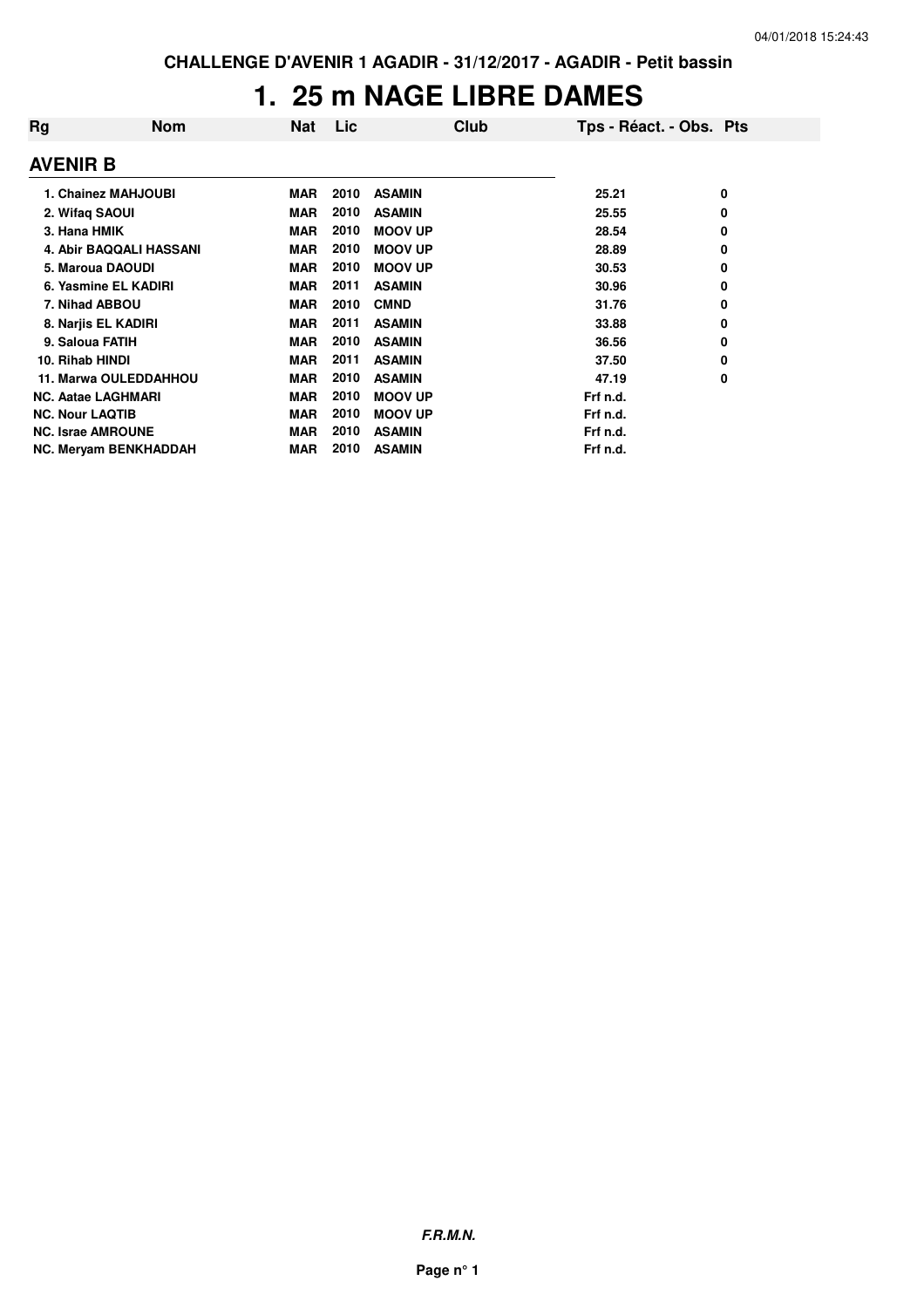## **2. 25 m NAGE LIBRE MESSIEURS**

| Rg                | <b>Nom</b>                    | <b>Nat</b> | Lic  | Club           | Tps - Réact. - Obs. Pts |   |
|-------------------|-------------------------------|------------|------|----------------|-------------------------|---|
| <b>AVENIR B</b>   |                               |            |      |                |                         |   |
| 1. Yassir HADRI   |                               | <b>MAR</b> | 2010 | <b>CMND</b>    | 20.75                   | 0 |
| 2. Imam DAOUAH    |                               | MAR        | 2010 | <b>ASAMIN</b>  | 21.76                   | 0 |
|                   | 3. Anass ELHAMIDI             | <b>MAR</b> | 2010 | <b>CMND</b>    | 24.09                   | 0 |
| 4. Taha DIANE     |                               | <b>MAR</b> | 2010 | <b>ASAMIN</b>  | 25.56                   | 0 |
|                   | 5. Jad Imrane OURTANE         | <b>MAR</b> | 2010 | <b>CMND</b>    | 25.59                   | 0 |
| 6. Imrane DINAR   |                               | <b>MAR</b> | 2010 | <b>CMND</b>    | 29.42                   | 0 |
| 7. Adam BAOUGZI   |                               | <b>MAR</b> | 2010 | <b>MOOV UP</b> | 30.92                   | 0 |
| 8. Imrane MAZZA   |                               | <b>MAR</b> | 2010 | <b>MOOV UP</b> | 31.30                   | 0 |
|                   | 9. Youness EL HOUZI           | <b>MAR</b> | 2011 | <b>CMND</b>    | 32.39                   | 0 |
| 10. Omar KADIMI   |                               | <b>MAR</b> | 2011 | <b>CMND</b>    | 35.09                   | 0 |
| 11. Younes KADIMI |                               | <b>MAR</b> | 2011 | <b>CMND</b>    | 37.68                   | 0 |
|                   | <b>12. Oussama BIFERGAANE</b> | <b>MAR</b> | 2010 | <b>CMND</b>    | 41.50                   | 0 |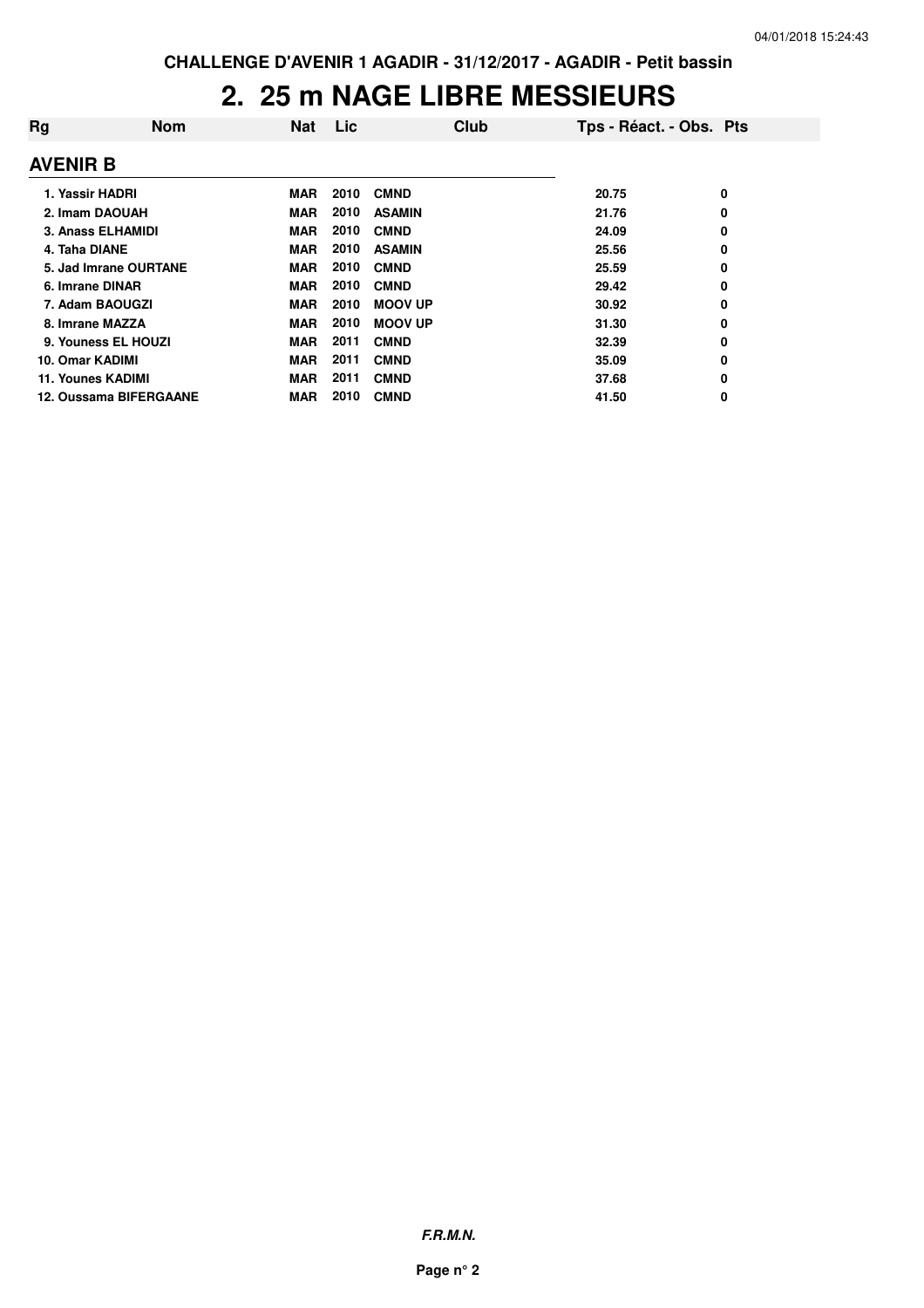### **3. 50 m NAGE LIBRE DAMES**

| Rg                    | <b>Nom</b>              | <b>Nat</b> | Lic  | Club           | Tps - Réact. - Obs. Pts |     |
|-----------------------|-------------------------|------------|------|----------------|-------------------------|-----|
| <b>AVENIR A</b>       |                         |            |      |                |                         |     |
| 1. Marwa HINDI        |                         | <b>MAR</b> | 2009 | <b>ASAMIN</b>  | 50.19                   | 105 |
| 2. Rime CHARI         |                         | <b>MAR</b> | 2009 | <b>MOOV UP</b> | 51.68                   | 96  |
| 3. Aya OUTALEB        |                         | <b>MAR</b> | 2009 | <b>ASAMIN</b>  | 54.59                   | 82  |
|                       | <b>4. Ghita SAMLALI</b> | <b>MAR</b> | 2009 | <b>CMND</b>    | 1:04.03                 | 50  |
| 5. Sara TABIT         |                         | <b>MAR</b> | 2009 | <b>ASAMIN</b>  | 1:04.04                 | 50  |
|                       | 6. Lobna CHOUDIRI       | <b>MAR</b> | 2009 | <b>MOOV UP</b> | 1:05.34                 | 47  |
|                       | 7. Aroua TOUGHZANE      | <b>MAR</b> | 2009 | <b>CMND</b>    | 1:09.22                 | 40  |
|                       | 8. Rime ZERIOUH         | <b>MAR</b> | 2009 | <b>ASAMIN</b>  | 1:10.70                 | 37  |
|                       | 9. Aya AIT BENSALAH     | <b>MAR</b> | 2009 | <b>CMND</b>    | 1:13.46                 | 33  |
| 10. Asmaa BAKARI      |                         | <b>MAR</b> | 2009 | <b>CMND</b>    | 1:14.24                 | 32  |
| <b>NC. Ava LAQTIB</b> |                         | <b>MAR</b> | 2009 | <b>MOOV UP</b> | Frf n.d.                |     |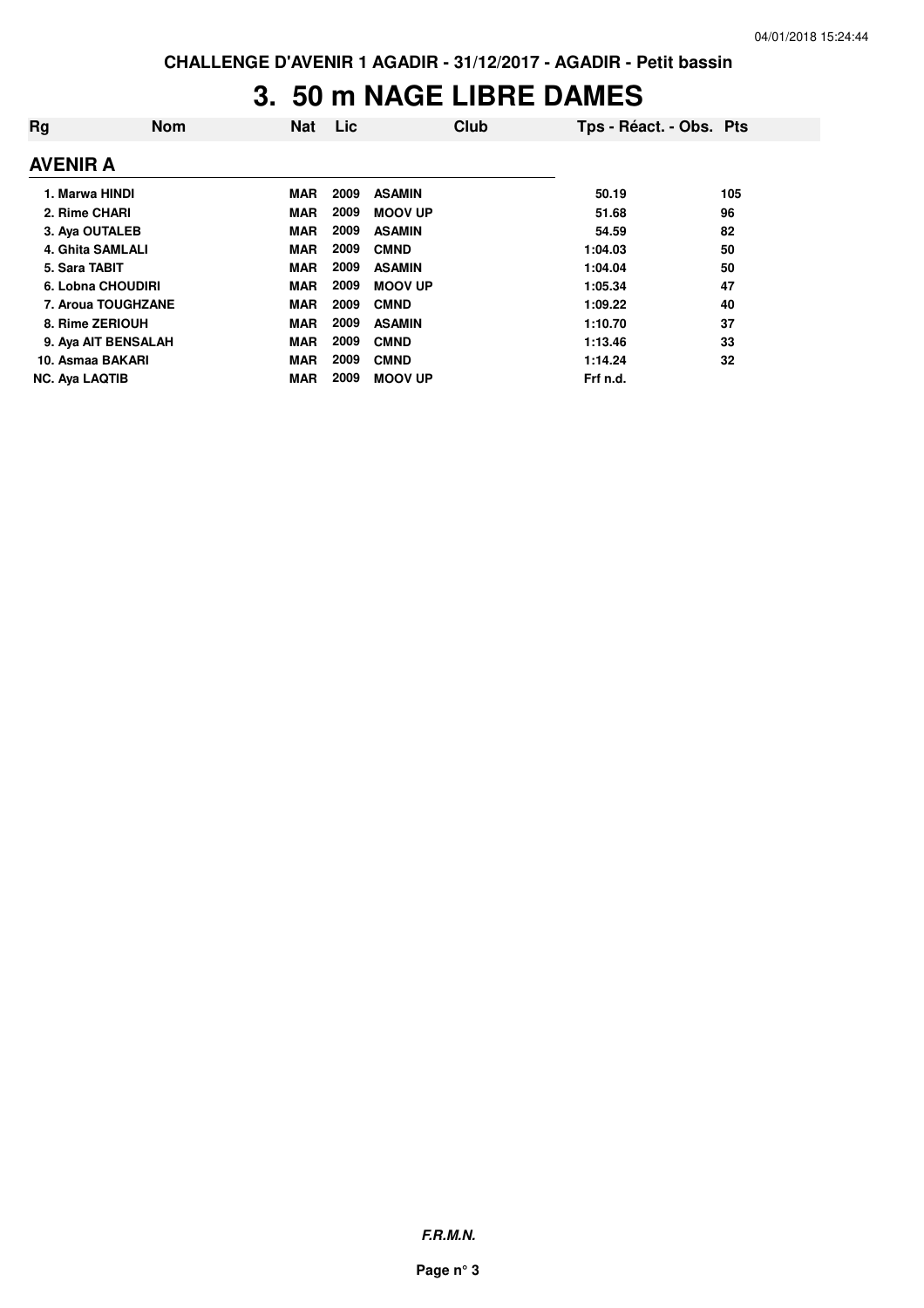## **4. 50 m NAGE LIBRE MESSIEURS**

| Rg                | <b>Nom</b>                        | Nat        | <b>Lic</b> | <b>Club</b>    | Tps - Réact. - Obs. Pts |             |
|-------------------|-----------------------------------|------------|------------|----------------|-------------------------|-------------|
| AVENIR A          |                                   |            |            |                |                         |             |
|                   | 1. Ziad BOUCHIKHA                 | <b>MAR</b> | 2009       | <b>CMND</b>    | 40.82                   | 134         |
|                   | 2. Mohamed Taha FAGOUL            | <b>MAR</b> | 2009       | <b>MOOV UP</b> | 51.18                   | 68          |
| 3. Aamr AKROUD    |                                   | <b>MAR</b> | 2009       | <b>ASAMIN</b>  | 51.93                   | 65          |
| 4. Ismail BELHAJ  |                                   | <b>MAR</b> | 2009       | <b>CMND</b>    | 55.80                   | 52          |
| 5. Adam HANDA     |                                   | <b>MAR</b> | 2009       | <b>ASAMIN</b>  | 56.34                   | 51          |
|                   | 6. Adam AMJJOUD                   | <b>MAR</b> | 2009       | <b>ASAMIN</b>  | 57.09                   | 49          |
|                   | 7. Yahya EL OUAHABI               | <b>MAR</b> | 2009       | <b>CMND</b>    | 57.10                   | 49          |
|                   | 8. Ali IDRISSI KHALDI             | <b>MAR</b> | 2009       | <b>CMND</b>    | 58.58                   | 45          |
|                   | 9. Youssef ABIDAR                 | <b>MAR</b> | 2009       | <b>ASAMIN</b>  | 59.80                   | 42          |
| 10. Adam IDHSSAIN |                                   | <b>MAR</b> | 2009       | <b>CMND</b>    | 1:03.18                 | 36          |
| 11. Omar HAJJAJ   |                                   | <b>MAR</b> | 2009       | <b>MOOV UP</b> | 1:03.62                 | 35          |
| 12. Yassine AZIZ  |                                   | <b>MAR</b> | 2009       | <b>ASAMIN</b>  | 1:06.50                 | 31          |
|                   | 13. Ahmed Amine LOUBI             | <b>MAR</b> | 2009       | <b>CMND</b>    | 1:06.88                 | 30          |
|                   | <b>14. Jawad FARDAOUI</b>         | <b>MAR</b> | 2009       | <b>ASAMIN</b>  | 1:16.00                 | 20          |
|                   | <b>15. Saif Alislam BENTOUNSI</b> | <b>MAR</b> | 2009       | <b>ASAMIN</b>  | 1:21.72                 | 16          |
|                   | <b>NC. Anas BOUCHABA</b>          | <b>MAR</b> | 2009       | <b>CMND</b>    | Dsq NI                  | $\mathbf 0$ |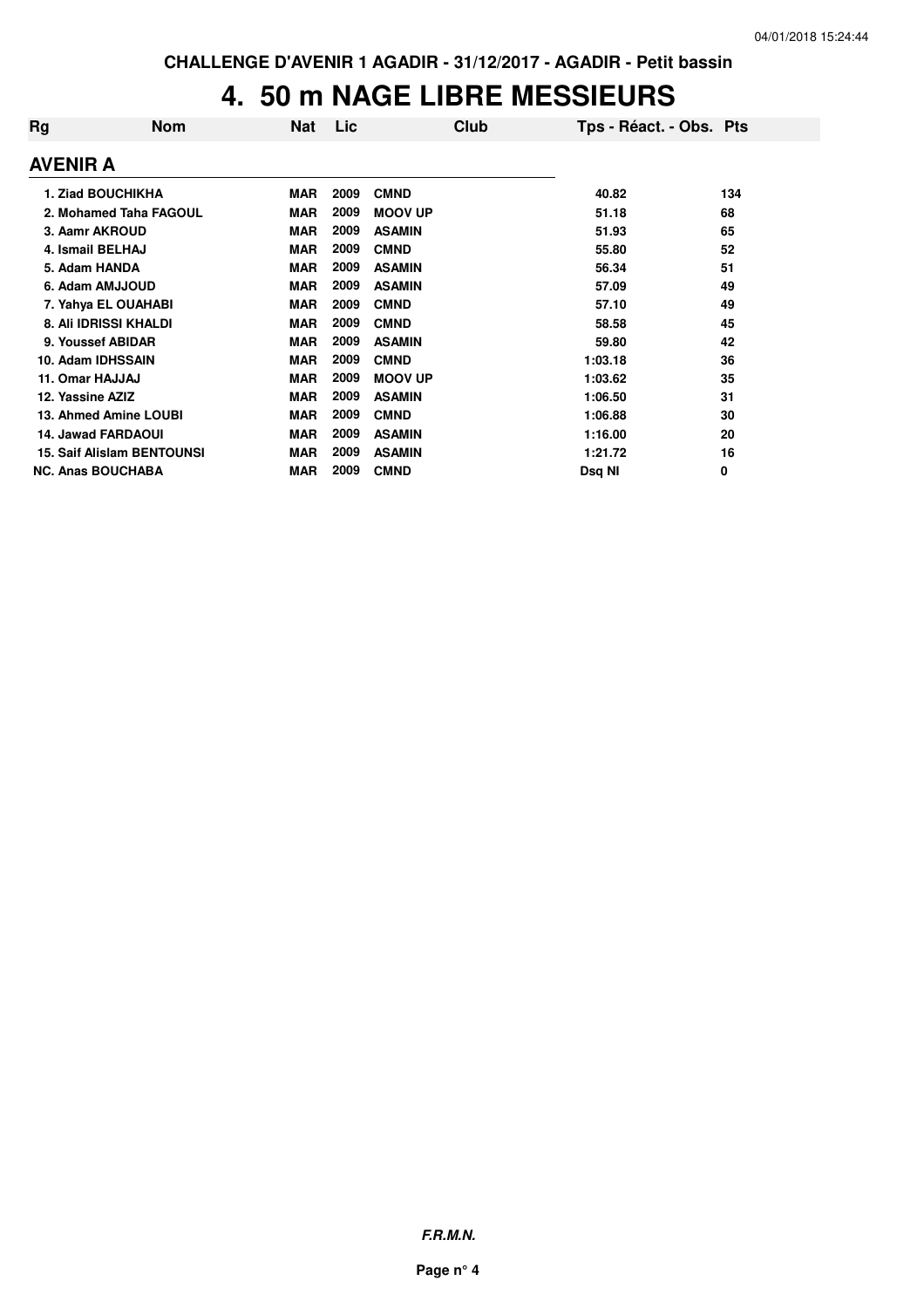**CHALLENGE D'AVENIR 1 AGADIR - 31/12/2017 - AGADIR - Petit bassin**

### **5. 25 m BRASSE DAMES**

| Rg                       | <b>Nom</b> | <b>Nat</b> | <b>Lic</b> | Club           | Tps - Réact. - Obs. Pts |   |  |
|--------------------------|------------|------------|------------|----------------|-------------------------|---|--|
| <b>AVENIR B</b>          |            |            |            |                |                         |   |  |
| 1. Chainez MAHJOUBI      |            | <b>MAR</b> | 2010       | ASAMIN         | 31.40                   | 0 |  |
| 2. Wifaq SAOUI           |            | <b>MAR</b> | 2010       | <b>ASAMIN</b>  | 32.60                   | 0 |  |
| <b>NC. Maroua DAOUDI</b> |            | <b>MAR</b> | 2010       | <b>MOOV UP</b> | Dsg NI                  | 0 |  |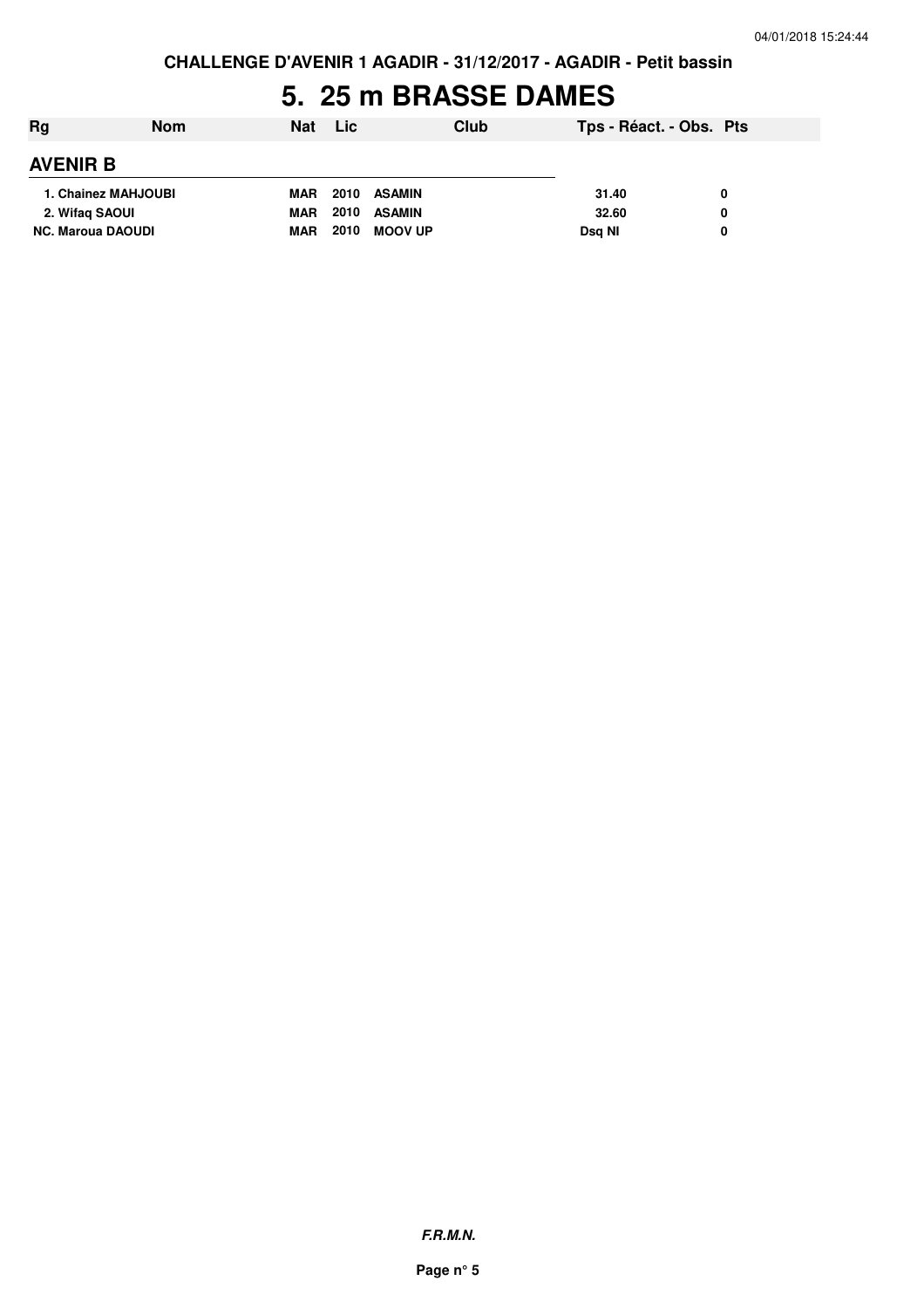### **6. 25 m BRASSE MESSIEURS**

| Rg                      | <b>Nom</b> | <b>Nat</b> | <b>Lic</b> |                | Club | Tps - Réact. - Obs. Pts |   |  |
|-------------------------|------------|------------|------------|----------------|------|-------------------------|---|--|
| <b>AVENIR B</b>         |            |            |            |                |      |                         |   |  |
| 1. Jad Imrane OURTANE   |            | <b>MAR</b> | 2010       | <b>CMND</b>    |      | 28.30                   | 0 |  |
| 1. Imam DAOUAH          |            | <b>MAR</b> | 2010       | <b>ASAMIN</b>  |      | 28.30                   | 0 |  |
| <b>NC. Adam BAOUGZI</b> |            | <b>MAR</b> | 2010       | <b>MOOV UP</b> |      | Dsg NI                  | 0 |  |
| <b>NC. Taha DIANE</b>   |            | <b>MAR</b> | 2010       | <b>ASAMIN</b>  |      | Dsg NI                  | 0 |  |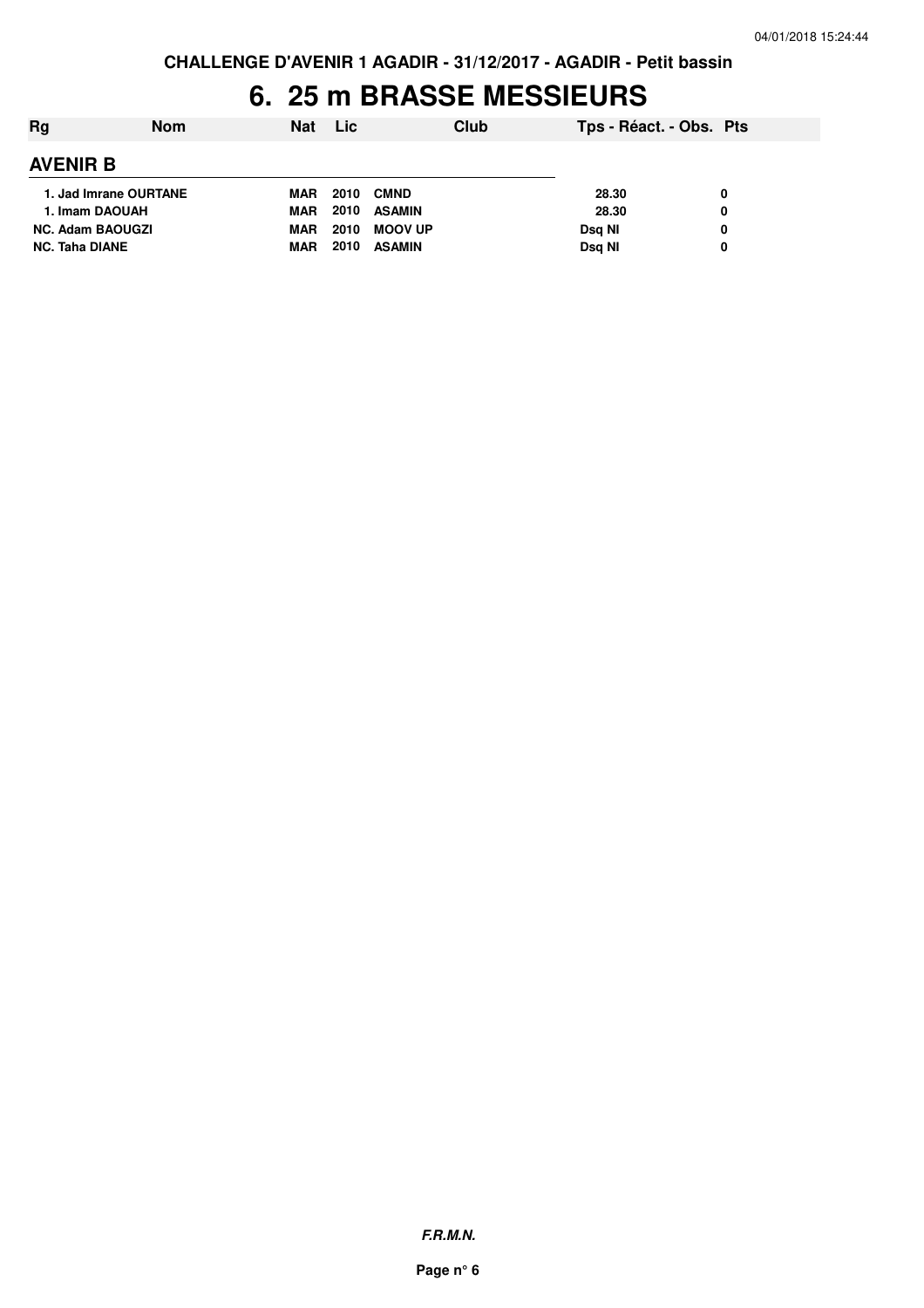**CHALLENGE D'AVENIR 1 AGADIR - 31/12/2017 - AGADIR - Petit bassin**

### **7. 50 m BRASSE DAMES**

| Rg              | <b>Nom</b>        | <b>Nat</b> | <b>Lic</b> | Club           | Tps - Réact. - Obs. Pts |    |
|-----------------|-------------------|------------|------------|----------------|-------------------------|----|
| <b>AVENIR A</b> |                   |            |            |                |                         |    |
| 1. Sara TABIT   |                   | <b>MAR</b> | 2009       | ASAMIN         | 1:07.85                 | 85 |
| 2. Rime ZERIOUH |                   | <b>MAR</b> | 2009       | <b>ASAMIN</b>  | 1:17.84                 | 56 |
|                 | 3. Lobna CHOUDIRI | <b>MAR</b> | 2009       | <b>MOOV UP</b> | 1:31.05                 | 35 |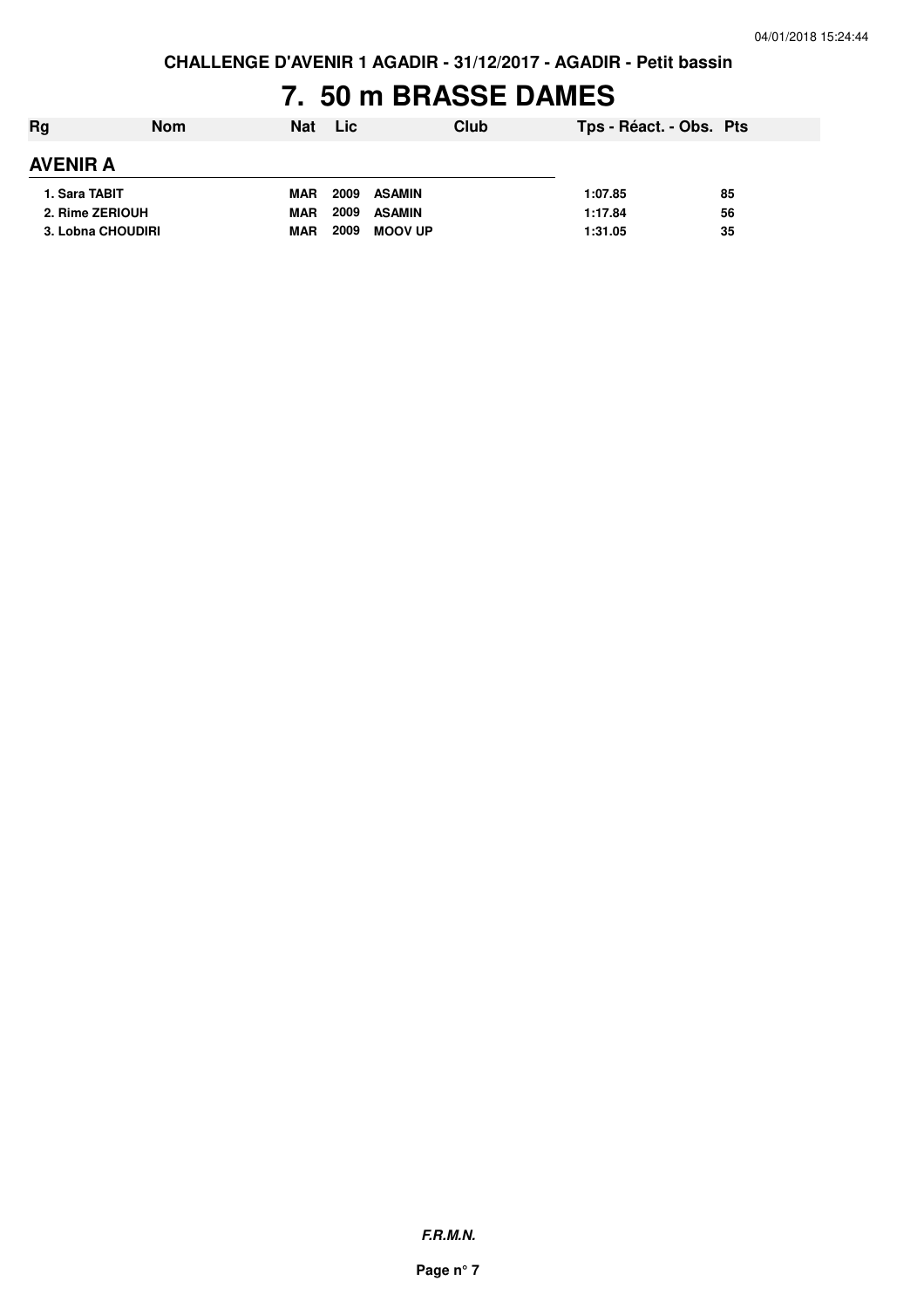# **9. 25 m DOS DAMES**

| Rg                              | <b>Nom</b> | <b>Nat</b> | Lic  | Club           | Tps - Réact. - Obs. Pts |   |
|---------------------------------|------------|------------|------|----------------|-------------------------|---|
| <b>AVENIR B</b>                 |            |            |      |                |                         |   |
| 1. Saloua FATIH                 |            | MAR        | 2010 | <b>ASAMIN</b>  | 34.55                   | 0 |
| 2. Hana HMIK                    |            | <b>MAR</b> | 2010 | <b>MOOV UP</b> | 34.94                   | 0 |
| 3. Nihad ABBOU                  |            | <b>MAR</b> | 2010 | <b>CMND</b>    | 36.13                   | 0 |
| 3. Yasmine EL KADIRI            |            | <b>MAR</b> | 2011 | <b>ASAMIN</b>  | 36.13                   | 0 |
| 5. Narjis EL KADIRI             |            | <b>MAR</b> | 2011 | <b>ASAMIN</b>  | 38.00                   | 0 |
| 6. Rihab HINDI                  |            | <b>MAR</b> | 2011 | <b>ASAMIN</b>  | 41.62                   | 0 |
| <b>NC. Aatae LAGHMARI</b>       |            | <b>MAR</b> | 2010 | <b>MOOV UP</b> | Frf n.d.                |   |
| <b>NC. Nour LAQTIB</b>          |            | <b>MAR</b> | 2010 | <b>MOOV UP</b> | Frf n.d.                |   |
| <b>NC. Israe AMROUNE</b>        |            | <b>MAR</b> | 2010 | <b>ASAMIN</b>  | Frf n.d.                |   |
| NC. Meryam BENKHADDAH           |            | <b>MAR</b> | 2010 | <b>ASAMIN</b>  | Frf n.d.                |   |
| <b>NC. Abir BAQQALI HASSANI</b> |            | <b>MAR</b> | 2010 | <b>MOOV UP</b> | Dsq NI                  | 0 |
| <b>NC. Marwa OULEDDAHHOU</b>    |            | <b>MAR</b> | 2010 | <b>ASAMIN</b>  | Dsg NI                  | 0 |

**F.R.M.N.**

**Page n° 8**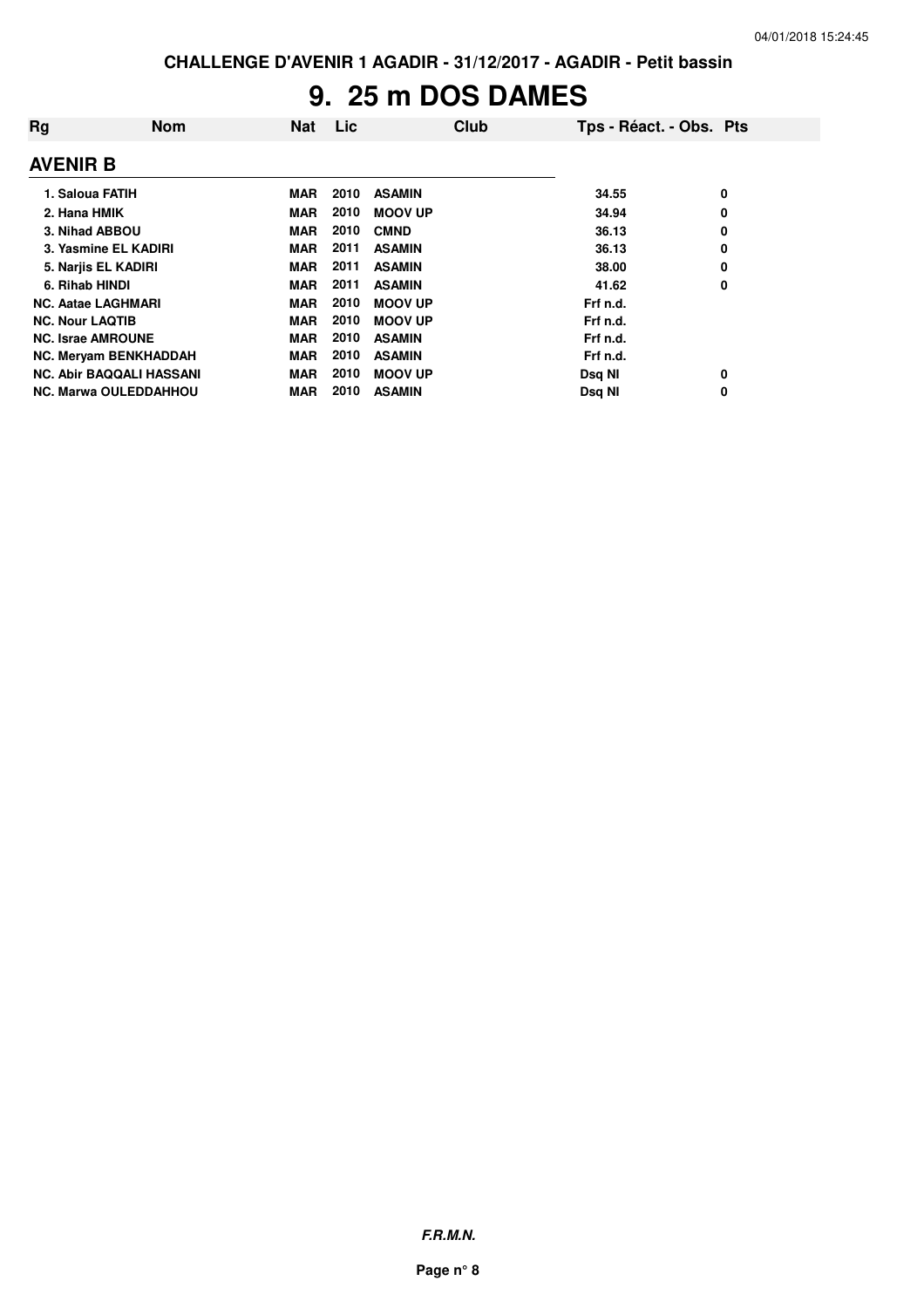### **10. 25 m DOS MESSIEURS**

| Rg                       | <b>Nom</b>                    | <b>Nat</b> | Lic  | Club           |          | Tps - Réact. - Obs. Pts |
|--------------------------|-------------------------------|------------|------|----------------|----------|-------------------------|
| <b>AVENIR B</b>          |                               |            |      |                |          |                         |
| 1. Yassir HADRI          |                               | MAR        | 2010 | <b>CMND</b>    | 26.88    | 0                       |
| 2. Anass ELHAMIDI        |                               | MAR        | 2010 | <b>CMND</b>    | 28.92    | 0                       |
| 3. Imrane DINAR          |                               | <b>MAR</b> | 2010 | <b>CMND</b>    | 35.40    | 0                       |
|                          | <b>NC. Youness EL HOUZI</b>   | <b>MAR</b> | 2011 | <b>CMND</b>    | Frf n.d. |                         |
| <b>NC. Imrane MAZZA</b>  |                               | <b>MAR</b> | 2010 | <b>MOOV UP</b> | Dsg NI   | 0                       |
| <b>NC. Omar KADIMI</b>   |                               | <b>MAR</b> | 2011 | <b>CMND</b>    | Dsg NI   | 0                       |
| <b>NC. Younes KADIMI</b> |                               | <b>MAR</b> | 2011 | <b>CMND</b>    | Dsq NI   | 0                       |
|                          | <b>NC. Oussama BIFERGAANE</b> | <b>MAR</b> | 2010 | <b>CMND</b>    | Dsq NI   | 0                       |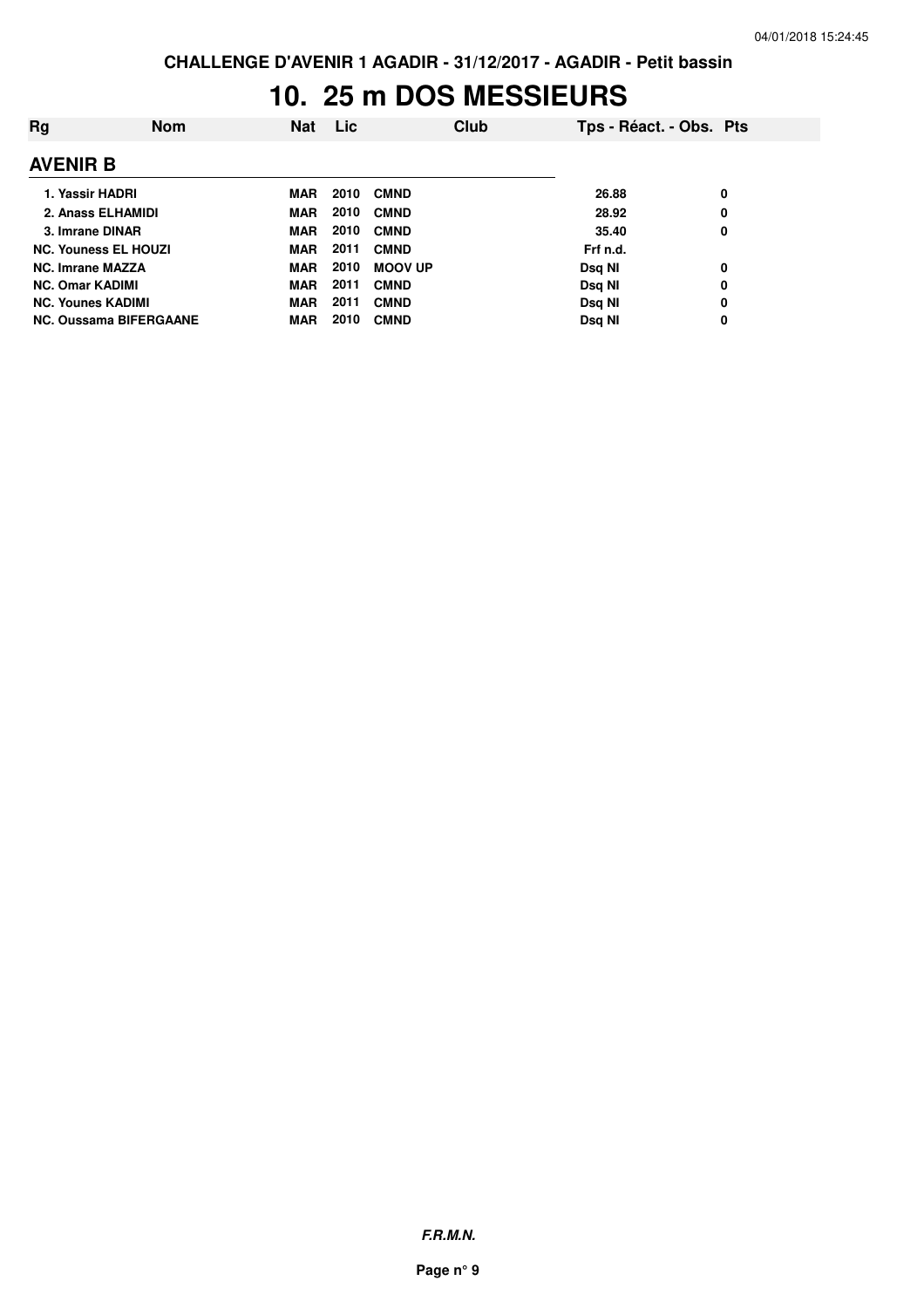## **11. 50 m DOS DAMES**

| Rg                         | <b>Nom</b> | <b>Nat</b> | <b>Lic</b> |                | Club | Tps - Réact. - Obs. Pts |    |
|----------------------------|------------|------------|------------|----------------|------|-------------------------|----|
| <b>AVENIR A</b>            |            |            |            |                |      |                         |    |
| 1. Marwa HINDI             |            | <b>MAR</b> | 2009       | <b>ASAMIN</b>  |      | 58.84                   | 97 |
| 2. Aya OUTALEB             |            | <b>MAR</b> | 2009       | <b>ASAMIN</b>  |      | 59.31                   | 94 |
| 3. Ghita SAMLALI           |            | <b>MAR</b> | 2009       | <b>CMND</b>    |      | 1:22.30                 | 35 |
| 4. Aya AIT BENSALAH        |            | <b>MAR</b> | 2009       | <b>CMND</b>    |      | 1:22.70                 | 35 |
| <b>NC. Ava LAQTIB</b>      |            | <b>MAR</b> | 2009       | <b>MOOV UP</b> |      | Frf n.d.                |    |
| <b>NC. Asmaa BAKARI</b>    |            | <b>MAR</b> | 2009       | <b>CMND</b>    |      | Frf n.d.                |    |
| <b>NC. Rime CHARI</b>      |            | <b>MAR</b> | 2009       | <b>MOOV UP</b> |      | Dsg NI                  | 0  |
| <b>NC. Aroua TOUGHZANE</b> |            | <b>MAR</b> | 2009       | <b>CMND</b>    |      | Dsg NI                  | 0  |

**F.R.M.N.**

**Page n° 10**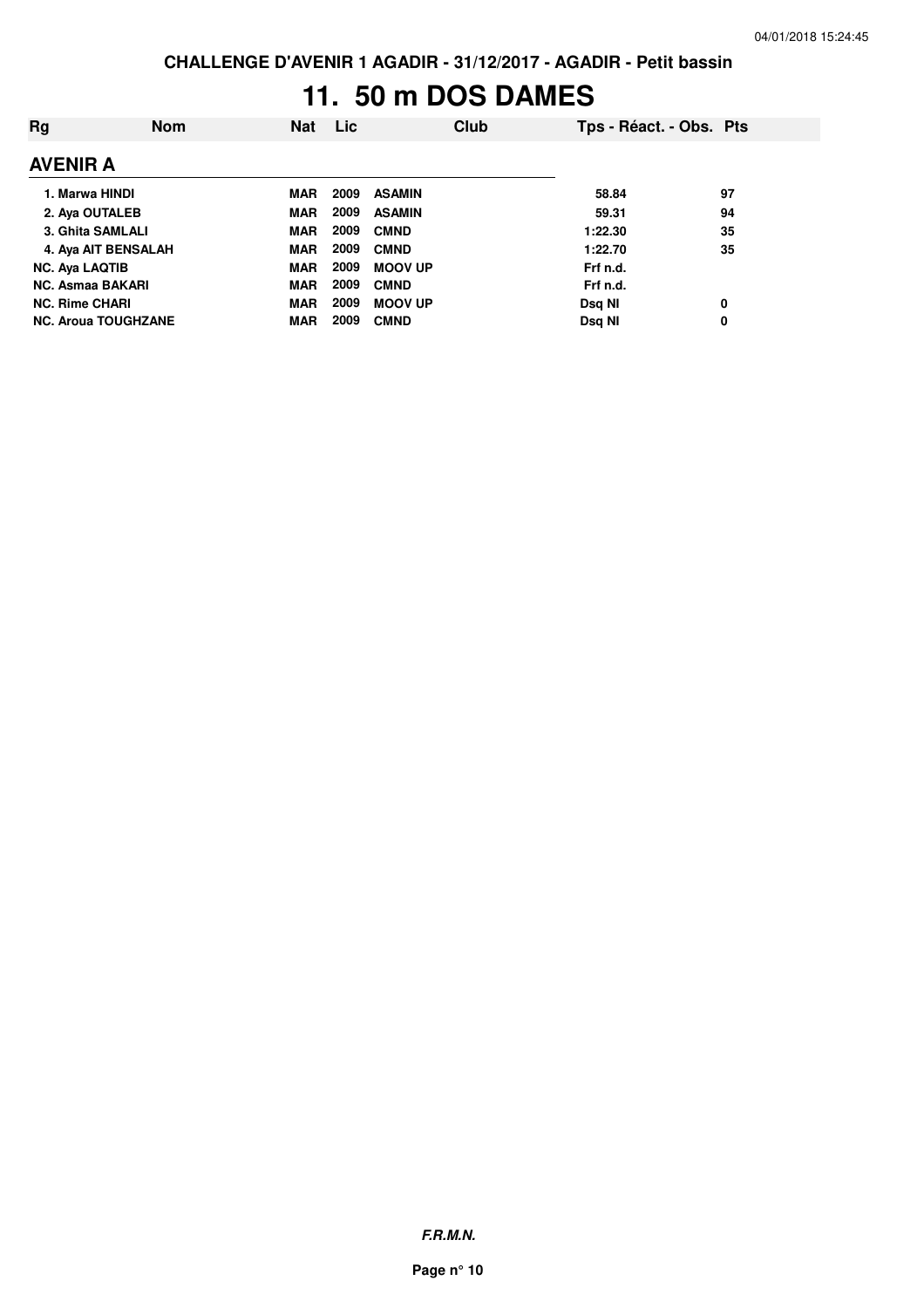### **12. 50 m DOS MESSIEURS**

| Rg              | <b>Nom</b>                        | Nat        | Lic  | Club           | Tps - Réact. - Obs. Pts |    |
|-----------------|-----------------------------------|------------|------|----------------|-------------------------|----|
| <b>AVENIR A</b> |                                   |            |      |                |                         |    |
|                 | <b>1. Ziad BOUCHIKHA</b>          | <b>MAR</b> | 2009 | <b>CMND</b>    | 57.29                   | 73 |
|                 | 2. Mohamed Taha FAGOUL            | <b>MAR</b> | 2009 | <b>MOOV UP</b> | 1:00.94                 | 61 |
|                 | 3. Aamr AKROUD                    | <b>MAR</b> | 2009 | <b>ASAMIN</b>  | 1:03.16                 | 55 |
|                 | 4. Adam AMJJOUD                   | <b>MAR</b> | 2009 | <b>ASAMIN</b>  | 1:03.54                 | 54 |
|                 | 5. Youssef ABIDAR                 | <b>MAR</b> | 2009 | <b>ASAMIN</b>  | 1:03.78                 | 53 |
|                 | 6. Adam HANDA                     | <b>MAR</b> | 2009 | <b>ASAMIN</b>  | 1:04.86                 | 50 |
|                 | 7. Ismail BELHAJ                  | <b>MAR</b> | 2009 | <b>CMND</b>    | 1:05.56                 | 49 |
|                 | 8. Jawad FARDAOUI                 | <b>MAR</b> | 2009 | <b>ASAMIN</b>  | 1:17.59                 | 29 |
|                 | 9. Adam IDHSSAIN                  | <b>MAR</b> | 2009 | <b>CMND</b>    | 1:20.13                 | 27 |
|                 | 10. Yahya EL OUAHABI              | <b>MAR</b> | 2009 | <b>CMND</b>    | 1:21.59                 | 25 |
|                 | <b>11. Saif Alislam BENTOUNSI</b> | <b>MAR</b> | 2009 | <b>ASAMIN</b>  | 1:27.50                 | 20 |
|                 | 12. Yassine AZIZ                  | <b>MAR</b> | 2009 | <b>ASAMIN</b>  | 1:32.30                 | 17 |
|                 | <b>NC. Omar HAJJAJ</b>            | <b>MAR</b> | 2009 | <b>MOOV UP</b> | Frf n.d.                |    |
|                 | <b>NC. Ahmed Amine LOUBI</b>      | <b>MAR</b> | 2009 | <b>CMND</b>    | Frf n.d.                |    |
|                 | <b>NC. Anas BOUCHABA</b>          | <b>MAR</b> | 2009 | <b>CMND</b>    | Frf n.d.                |    |
|                 | <b>NC. Ali IDRISSI KHALDI</b>     | <b>MAR</b> | 2009 | <b>CMND</b>    | Dsq NI                  | 0  |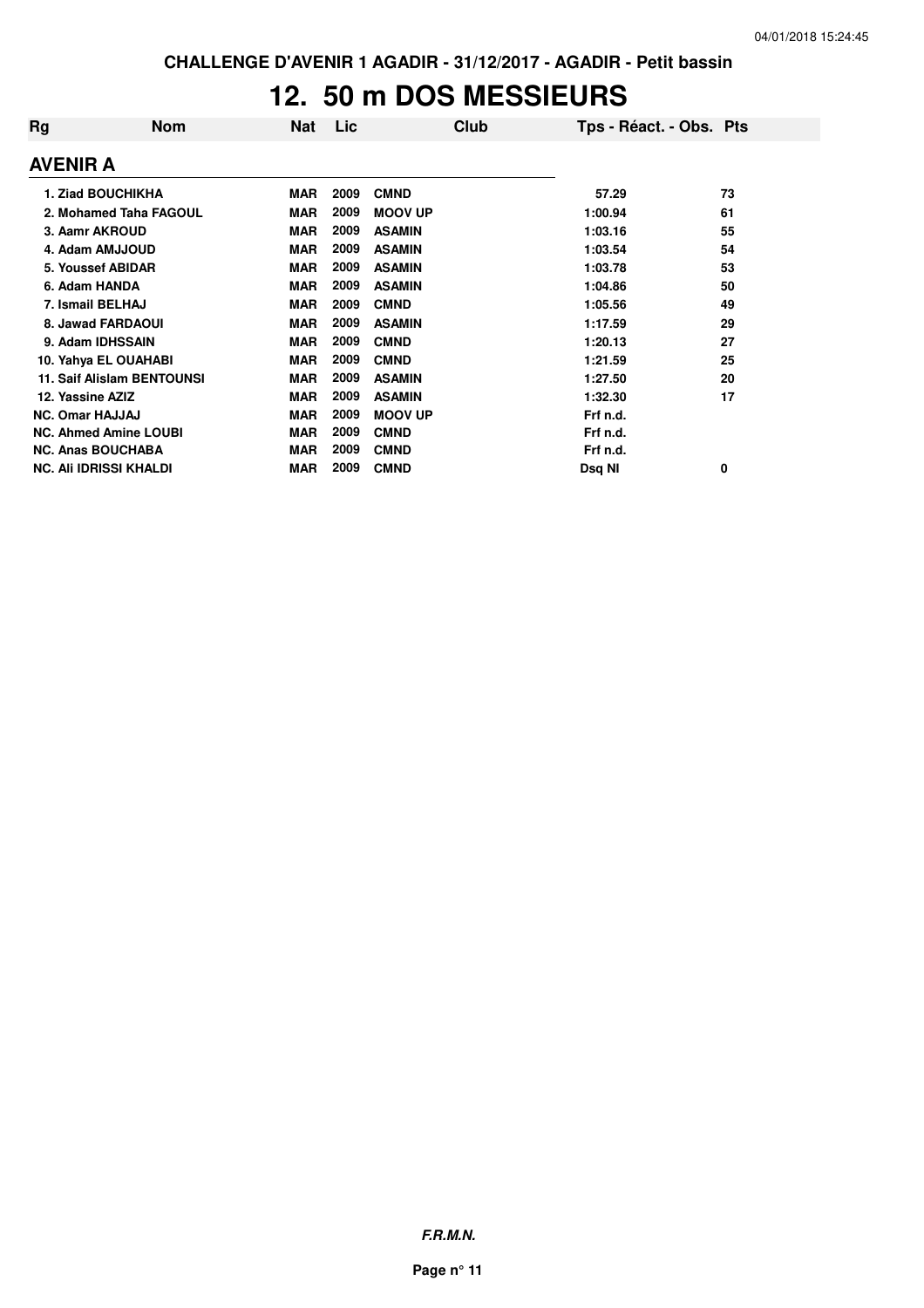### **13. 4 x 25 m NAGE LIBRE DAMES**

| Rg | <b>Nom</b>                      | <b>Nat</b> | Lic  | Club           | Tps - Réact. - Obs. Pts |   |
|----|---------------------------------|------------|------|----------------|-------------------------|---|
|    | AVENIR A                        |            |      |                |                         |   |
|    | 1. Marwa HINDI                  | <b>MAR</b> | 2009 | <b>ASAMIN</b>  | 1:49.35                 | 0 |
|    | <b>Rime ZERIOUH</b>             | <b>MAR</b> | 2009 | <b>ASAMIN</b>  |                         | 0 |
|    | <b>Sara TABIT</b>               | <b>MAR</b> | 2009 | <b>ASAMIN</b>  |                         | 0 |
|    | Aya OUTALEB                     | <b>MAR</b> | 2009 | <b>ASAMIN</b>  |                         | 0 |
|    | <b>NC. Aya AIT BENSALAH</b>     | <b>MAR</b> | 2009 | <b>CMND</b>    | Frf n.d.                |   |
|    | Asmaa BAKARI                    | <b>MAR</b> | 2009 | <b>CMND</b>    |                         |   |
|    | <b>Ghita SAMLALI</b>            | <b>MAR</b> | 2009 | <b>CMND</b>    |                         |   |
|    | <b>Aroua TOUGHZANE</b>          | <b>MAR</b> | 2009 | <b>CMND</b>    |                         |   |
|    | AVENIR B                        |            |      |                |                         |   |
|    | 1. Chainez MAHJOUBI             | <b>MAR</b> | 2010 | <b>ASAMIN</b>  | 2:00.20                 | 0 |
|    | <b>Narjis EL KADIRI</b>         | <b>MAR</b> | 2011 | <b>ASAMIN</b>  |                         | 0 |
|    | <b>Yasmine EL KADIRI</b>        | <b>MAR</b> | 2011 | <b>ASAMIN</b>  |                         | 0 |
|    | <b>Wifaq SAOUI</b>              | <b>MAR</b> | 2010 | <b>ASAMIN</b>  |                         | 0 |
|    | <b>NC. Abir BAQQALI HASSANI</b> | <b>MAR</b> | 2010 | <b>MOOV UP</b> | Frf n.d.                |   |
|    | <b>Maroua DAOUDI</b>            | <b>MAR</b> | 2010 | <b>MOOV UP</b> |                         |   |
|    | <b>Hana HMIK</b>                | <b>MAR</b> | 2010 | <b>MOOV UP</b> |                         |   |
|    | <b>Aatae LAGHMARI</b>           | <b>MAR</b> | 2010 | <b>MOOV UP</b> |                         |   |